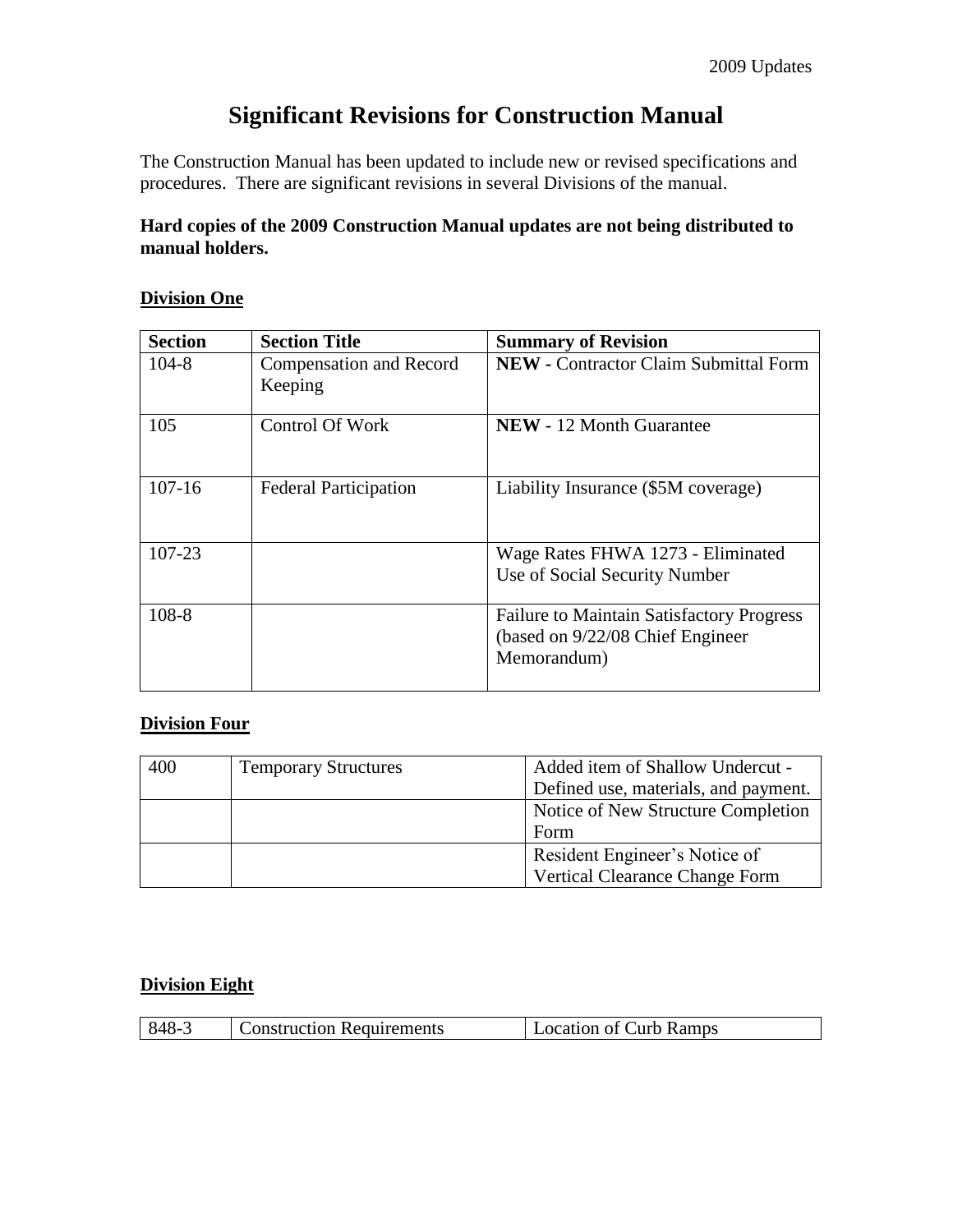### **Division Seventeen**

| Appendix | Appendix A | Inductive Detection Loops and<br><b>Grounding Test</b><br>Results               |
|----------|------------|---------------------------------------------------------------------------------|
|          | Appendix B | Minimum Utility Clearance<br>Requirements                                       |
|          | Appendix C | <b>Interconnect Centers and Splice</b><br>Enclosures                            |
|          | Appendix D | 12/5/05 Chief Engineer<br>Memorandum<br>"Intersection"<br>Inspection Checklist" |
|          | Appendix E | <b>Anchor Nut Tightening</b><br>Specifications                                  |

## **Records and Reports**

| <b>Section</b>                   | <b>Section</b>  | <b>Summary of Revision</b>                   |
|----------------------------------|-----------------|----------------------------------------------|
|                                  | <b>Subtitle</b> |                                              |
| <b>Certified Payrolls</b>        |                 | <b>Requirements for Trucking</b>             |
|                                  |                 |                                              |
| Disadvantage                     |                 |                                              |
| <b>Business</b>                  |                 |                                              |
| Enterprise/Minority              |                 |                                              |
| <b>Business</b>                  |                 |                                              |
| Enterprise/Women                 |                 |                                              |
| <b>Business Enterprise</b>       |                 |                                              |
|                                  |                 |                                              |
| <b>Status of Final Estimates</b> |                 | Revised procedures                           |
| <b>Retention of Records</b>      |                 | Revised process                              |
| 12 Month Project                 |                 | Procedures                                   |
| Guarantee                        |                 |                                              |
| <b>Construction Quality</b>      |                 | Procedures                                   |
| <b>Index Review</b>              |                 |                                              |
| Forms and Examples               |                 | Sample Acord Certificate of Liability        |
|                                  |                 | General Description and Locally Administered |
| Locally Administered             |                 | <b>Construction Oversight Plan</b>           |
| Contracts                        |                 |                                              |